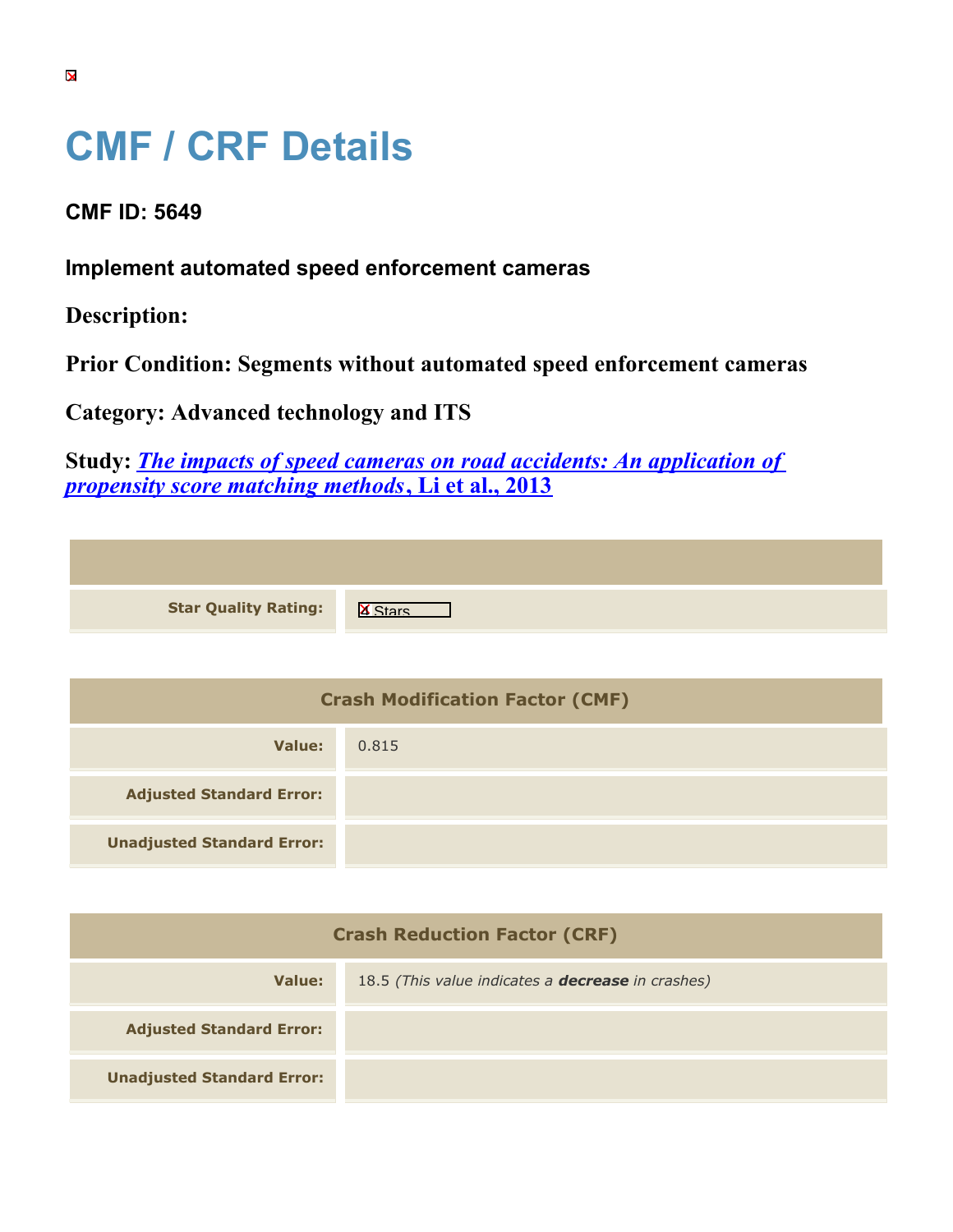| <b>Applicability</b>                    |                  |
|-----------------------------------------|------------------|
| <b>Crash Type:</b>                      | All              |
| <b>Crash Severity:</b>                  | B (minor injury) |
| <b>Roadway Types:</b>                   | Not specified    |
| <b>Number of Lanes:</b>                 |                  |
| <b>Road Division Type:</b>              |                  |
| <b>Speed Limit:</b>                     | 30 to 40 km/h    |
| <b>Area Type:</b>                       |                  |
| <b>Traffic Volume:</b>                  |                  |
| <b>Time of Day:</b>                     | Not specified    |
| If countermeasure is intersection-based |                  |

| <b>Intersection Type:</b>         |  |
|-----------------------------------|--|
| <b>Intersection Geometry:</b>     |  |
| <b>Traffic Control:</b>           |  |
| <b>Major Road Traffic Volume:</b> |  |
| <b>Minor Road Traffic Volume:</b> |  |

| <b>Development Details</b>       |                                                                                                       |
|----------------------------------|-------------------------------------------------------------------------------------------------------|
| <b>Date Range of Data Used:</b>  | 1999 to 2007                                                                                          |
| <b>Municipality:</b>             | Cheshire, Dorset, Greater Manchester, Lancashire, Leicester,<br>Merseyside, Sussex and West Midlands. |
| State:                           |                                                                                                       |
| <b>Country:</b>                  | UK.                                                                                                   |
| <b>Type of Methodology Used:</b> | $\overline{4}$                                                                                        |